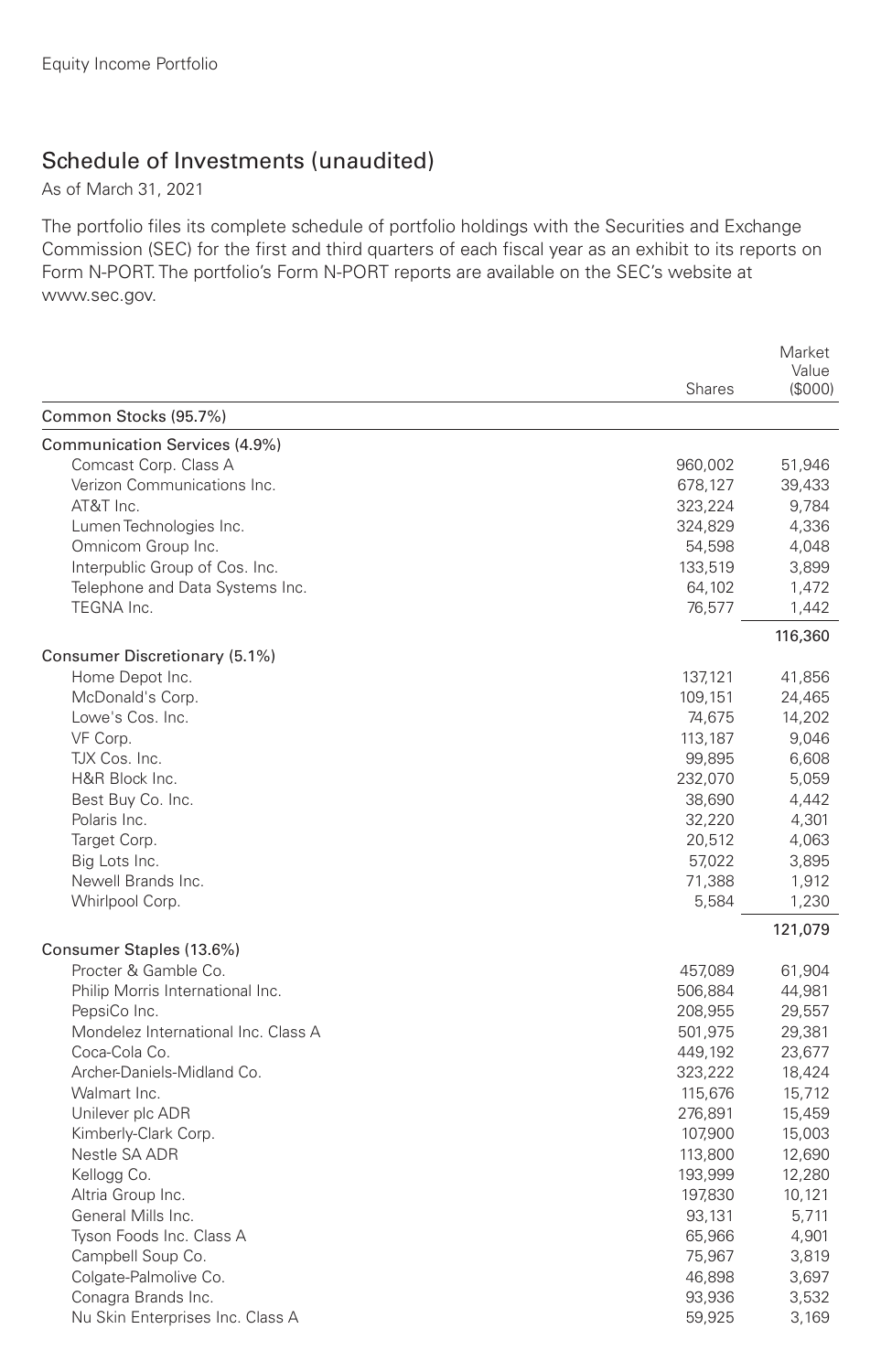|                                   |               | Market           |
|-----------------------------------|---------------|------------------|
|                                   | <b>Shares</b> | Value<br>(\$000) |
|                                   |               |                  |
| Vector Group Ltd.                 | 131,362       | 1,833            |
| Clorox Co.<br>Weis Markets Inc.   | 9,146         | 1,764            |
| Medifast Inc.                     | 28,916        | 1,634            |
| Spectrum Brands Holdings Inc.     | 4,355         | 922              |
| J M Smucker Co.                   | 7,904         | 672<br>409       |
| SpartanNash Co.                   | 3,232         | 315              |
| Hershey Co.                       | 16,062<br>974 | 154              |
|                                   |               |                  |
| Energy (5.3%)                     |               | 321,721          |
| ConocoPhillips                    | 440,508       | 23,334           |
| Pioneer Natural Resources Co.     | 126,698       | 20,122           |
| $\mathbf 1$<br>TC Energy Corp.    | 334,194       | 15,320           |
| Phillips 66                       | 181,651       | 14,812           |
| Chevron Corp.                     | 119,443       | 12,517           |
| Exxon Mobil Corp.                 | 186,465       | 10,410           |
| Schlumberger NV                   | 221,306       | 6,017            |
| Kinder Morgan Inc.                | 344,094       | 5,729            |
| Halliburton Co.                   | 196,059       | 4,207            |
| Williams Cos. Inc.                | 164,909       | 3,907            |
| Targa Resources Corp.             | 117,728       | 3,738            |
| APA Corp.                         | 101,655       | 1,820            |
| Devon Energy Corp.                | 75,211        | 1,643            |
| Cimarex Energy Co.                | 23,112        | 1,373            |
|                                   |               | 124,949          |
| Financials (20.2%)                |               |                  |
| JPMorgan Chase & Co.              | 543,065       | 82,671           |
| Bank of America Corp.             | 1,824,026     | 70,572           |
| MetLife Inc.                      | 631,404       | 38,383           |
| Morgan Stanley                    | 434,499       | 33,743           |
| BlackRock Inc.                    | 42,757        | 32,237           |
| Progressive Corp.                 | 308,942       | 29,538           |
| Chubb Ltd.                        | 177,091       | 27,975           |
| Truist Financial Corp.            | 477,876       | 27,870           |
| Blackstone Group Inc. Class A     | 210,184       | 15,665           |
| PNC Financial Services Group Inc. | 85,849        | 15,059           |
| Citigroup Inc.                    | 191,760       | 13,950           |
| Wells Fargo & Co.                 | 252,854       | 9,879            |
| Travelers Cos. Inc.               | 44,657        | 6,716            |
| Aflac Inc.                        | 122,829       | 6,286            |
| U.S. Bancorp                      | 111,152       | 6,148            |
| Ally Financial Inc.               | 124,804       | 5,642            |
| FNB Corp.                         | 370,609       | 4,707            |
| Jefferies Financial Group Inc.    | 156,081       | 4,698            |
| Navient Corp.                     | 317,883       | 4,549            |
| Associated Banc-Corp.             | 203,323       | 4,339            |
| First American Financial Corp.    | 70,697        | 4,005            |
| Unum Group                        | 143,386       | 3,990            |
| MGIC Investment Corp.             | 254,140       | 3,520            |
| CNO Financial Group Inc.          | 122,169       | 2,967            |
| First Horizon Corp.               | 169,250       | 2,862            |
| Fifth Third Bancorp               | 76,129        | 2,851            |
| Virtu Financial Inc. Class A      | 81,005        | 2,515            |
| Synchrony Financial               | 46,838        | 1,904            |
| OneMain Holdings Inc.             | 28,640        | 1,538            |
| Old National Bancorp              | 77,227        | 1,494            |
| Mercury General Corp.             | 22,615        | 1,375            |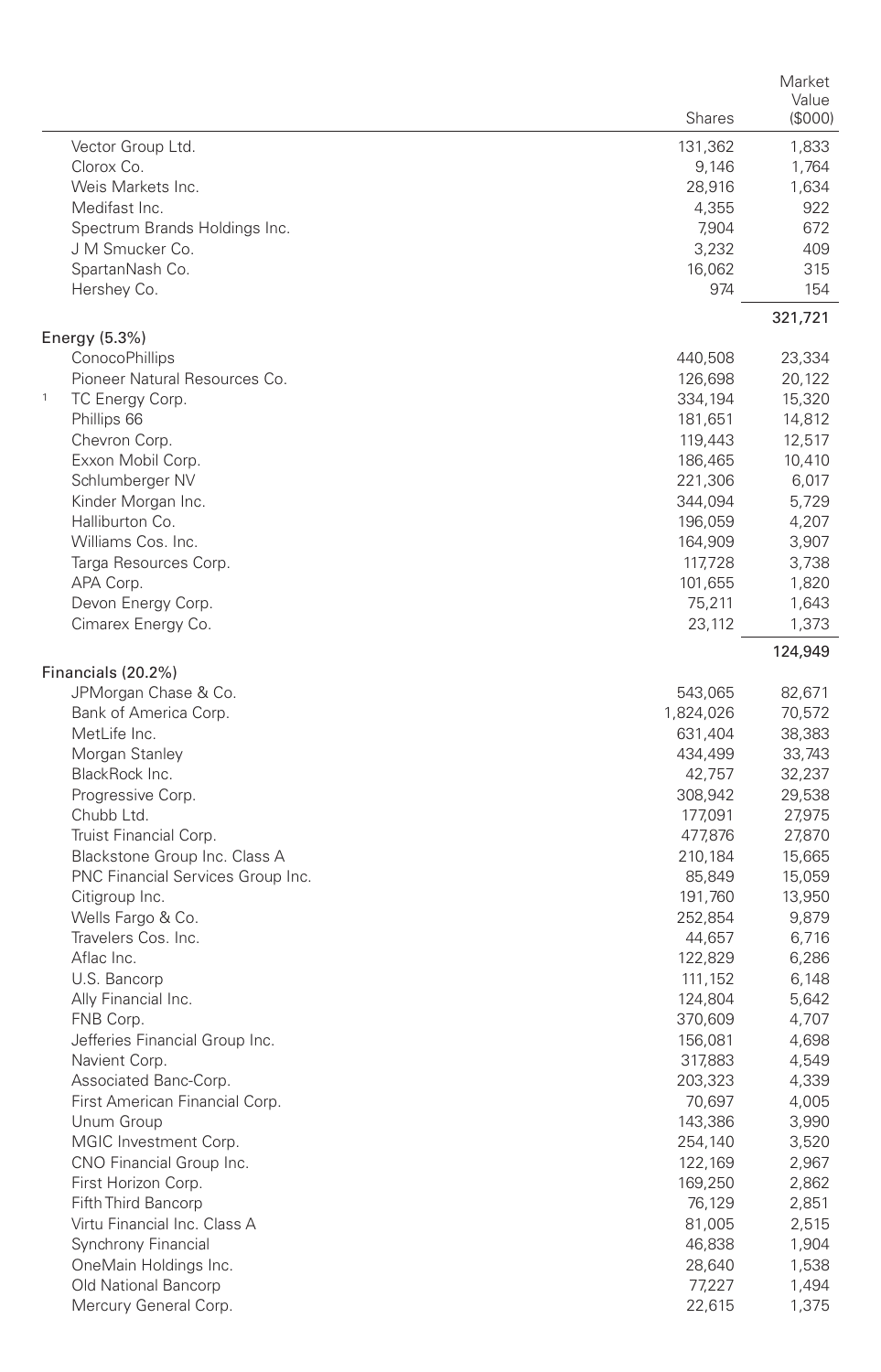|                                        |           | Market  |
|----------------------------------------|-----------|---------|
|                                        |           | Value   |
|                                        | Shares    | (\$000) |
| Fidelity National Financial Inc.       | 32,800    | 1,334   |
| <b>First Financial Bancorp</b>         | 44,364    | 1,065   |
| Hope Bancorp Inc.                      | 66,183    | 997     |
| T Rowe Price Group Inc.                | 5,069     | 870     |
| CME Group Inc.                         | 3,240     | 662     |
| Columbia Banking System Inc.           | 13,620    | 587     |
| Westamerica BanCorp.                   | 6,766     | 425     |
| First Hawaiian Inc.                    | 15,089    | 413     |
| New York Community Bancorp Inc.        | 31,472    | 397     |
| PacWest Bancorp                        | 9,693     | 370     |
|                                        |           | 476,768 |
| Health Care (15.7%)                    |           |         |
| Johnson & Johnson                      | 569,538   | 93,604  |
| Pfizer Inc.                            | 1,211,718 | 43,901  |
| Eli Lilly and Co.                      | 216,029   | 40,359  |
| Merck & Co. Inc.                       | 428,929   | 33,066  |
| UnitedHealth Group Inc.                | 79,908    | 29,731  |
| Becton Dickinson and Co.               | 88,900    | 21,616  |
| Anthem Inc.                            | 41,200    | 14,789  |
| Medtronic plc                          | 121,922   | 14,403  |
| $\mathbf{1}$<br>AstraZeneca plc ADR    | 235,690   | 11,718  |
| Roche Holding AG                       | 34,887    | 11,301  |
| Novartis AG (Registered)               | 126,100   | 10,779  |
| Baxter International Inc.              | 122,400   | 10,323  |
| AbbVie Inc.                            |           |         |
|                                        | 72,983    | 7,898   |
| Gilead Sciences Inc.                   | 121,258   | 7,837   |
| Bristol-Myers Squibb Co.               | 109,363   | 6,904   |
| Cardinal Health Inc.                   | 86,538    | 5,257   |
| Amgen Inc.                             | 19,748    | 4,913   |
| CVS Health Corp.                       | 40,831    | 3,072   |
| Industrials (10.1%)                    |           | 371,471 |
|                                        |           |         |
| Lockheed Martin Corp.                  | 94,717    | 34,998  |
| Raytheon Technologies Corp.            | 317,059   | 24,499  |
| Caterpillar Inc.                       | 101,416   | 23,515  |
| Eaton Corp. plc                        | 167,970   | 23,227  |
| General Dynamics Corp.                 | 117,681   | 21,366  |
| Johnson Controls International plc     | 312,800   | 18,665  |
| Union Pacific Corp.                    | 82,214    | 18,121  |
| 3M Co.                                 | 56,069    | 10,803  |
| Honeywell International Inc.           | 48,226    | 10,468  |
| Illinois Tool Works Inc.               | 37,681    | 8,347   |
| Waste Management Inc.                  | 56,400    | 7,277   |
| United Parcel Service Inc. Class B     | 39,489    | 6,713   |
| Cummins Inc.                           | 23,455    | 6,077   |
| MSC Industrial Direct Co. Inc. Class A | 38,535    | 3,476   |
| Triton International Ltd.              | 58,709    | 3,228   |
| Ryder System Inc.                      | 38,165    | 2,887   |
| Emerson Electric Co.                   | 31,949    | 2,882   |
| Steelcase Inc. Class A                 | 173,501   | 2,497   |
| ManpowerGroup Inc.                     | 21,093    | 2,086   |
| Fastenal Co.                           | 35,252    | 1,773   |
| ManTech International Corp. Class A    | 16,741    | 1,456   |
| H&E Equipment Services Inc.            | 33,211    | 1,262   |
| nVent Electric plc                     | 38,087    |         |
|                                        |           | 1,063   |
| Watsco Inc.                            | 3,323     | 867     |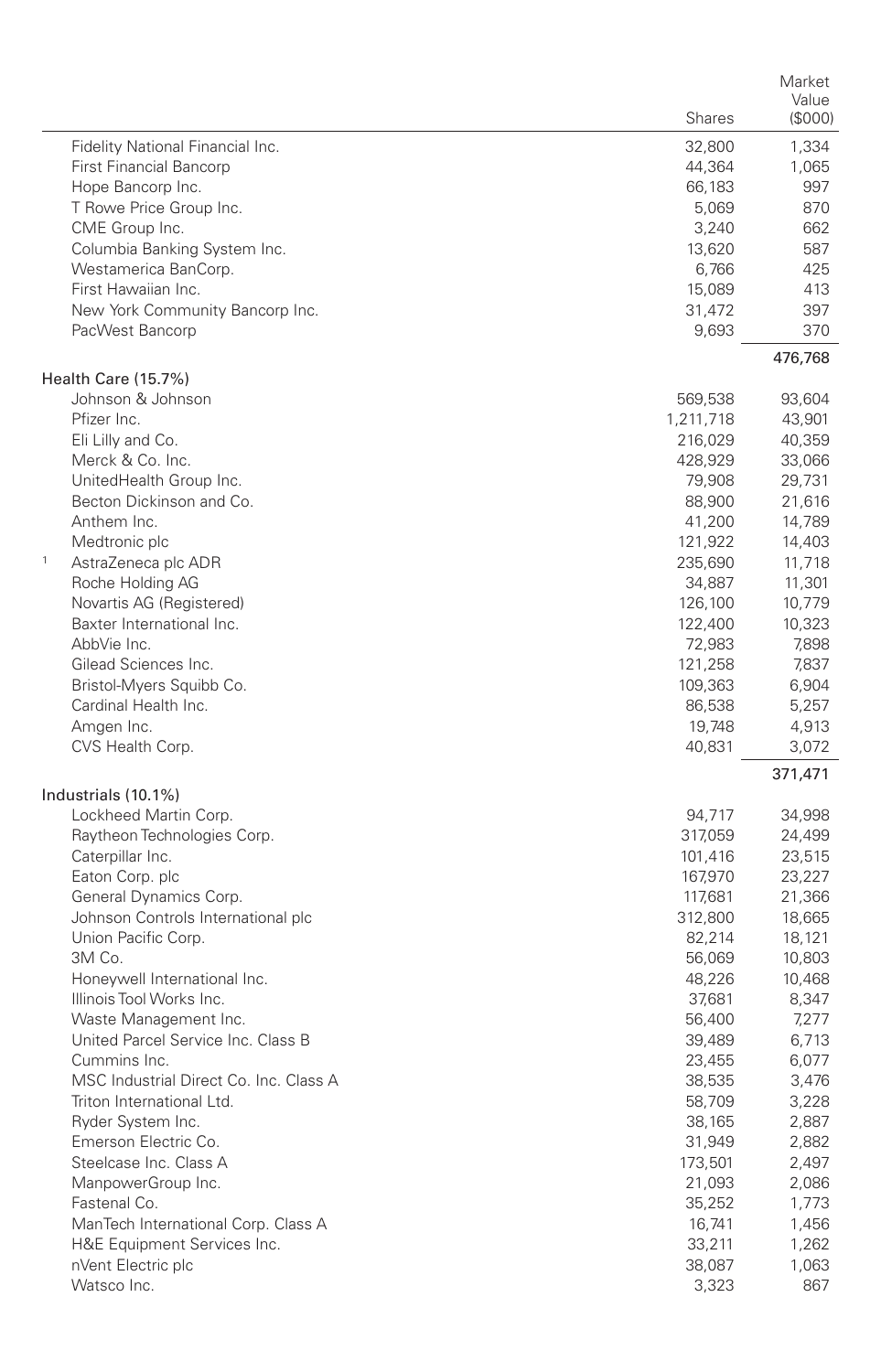|                                                        | Shares    | Market<br>Value<br>(S000) |
|--------------------------------------------------------|-----------|---------------------------|
| McGrath RentCorp.                                      | 5,532     | 446                       |
|                                                        |           | 237,999                   |
| Information Technology (9.5%)                          |           |                           |
| Cisco Systems Inc.                                     | 1,223,446 | 63,264                    |
| Corning Inc.                                           | 580,572   | 25,261                    |
| TE Connectivity Ltd.                                   | 150,572   | 19,440                    |
| Automatic Data Processing Inc.                         | 95,503    | 17,999                    |
| Analog Devices Inc.                                    | 92,821    | 14,395                    |
| KLA Corp.                                              | 40,139    | 13,262                    |
| Intel Corp.                                            | 206,033   | 13,186                    |
| Texas Instruments Inc.                                 | 65,230    | 12,328                    |
| QUALCOMM Inc.                                          | 92,590    | 12,276                    |
| International Business Machines Corp.                  | 85,846    | 11,440                    |
| HP Inc.                                                | 234,542   | 7,447                     |
| Broadcom Inc.                                          | 14,515    | 6,730                     |
| ADTRAN Inc.                                            | 150,035   | 2,503                     |
| Xperi Holding Corp.                                    | 105,726   | 2,302                     |
| Avnet Inc.                                             | 53,477    | 2,220                     |
| Seagate Technology plc                                 | 12,698    | 974                       |
| Materials (3.1%)                                       |           | 225,027                   |
| Celanese Corp. Class A                                 | 127,599   | 19,116                    |
| PPG Industries Inc.                                    | 102,526   | 15,405                    |
| Linde plc                                              | 25,900    | 7,256                     |
| Dow Inc.                                               | 109,478   | 7,000                     |
| Nucor Corp.                                            | 74,911    | 6,013                     |
| Commercial Metals Co.                                  | 159,823   | 4,929                     |
| Newmont Corp.                                          | 61,126    | 3,684                     |
| Sensient Technologies Corp.                            | 45,003    | 3,510                     |
| Steel Dynamics Inc.                                    | 31,574    | 1,603                     |
| Worthington Industries Inc.                            | 16,273    | 1,092                     |
| International Paper Co.                                | 15,436    | 835                       |
| Reliance Steel & Aluminum Co.                          | 4,668     | 711                       |
| Cabot Corp.                                            | 10,305    | 540                       |
| RPM International Inc.                                 | 4,487     | 412                       |
|                                                        |           | 72,106                    |
| Real Estate (1.0%)<br>Crown Castle International Corp. | 138,456   | 23,832                    |
| Utilities (7.2%)                                       |           |                           |
| Dominion Energy Inc.                                   | 361,551   | 27,463                    |
| Sempra Energy                                          | 197,483   | 26,182                    |
| Exelon Corp.                                           | 449,892   | 19,678                    |
| American Electric Power Co. Inc.                       | 195,453   | 16,555                    |
| Duke Energy Corp.                                      | 151,623   | 14,636                    |
| Entergy Corp.                                          | 117,712   | 11,709                    |
| UGI Corp.                                              | 232,364   | 9,529                     |
| DTE Energy Co.                                         | 66,500    | 8,854                     |
| AES Corp.                                              | 200,396   | 5,373                     |
| NextEra Energy Inc.                                    | 69,528    | 5,257                     |
| Evergy Inc.                                            | 67,411    | 4,013                     |
| CenterPoint Energy Inc.                                | 171,073   | 3,875                     |
| Southern Co.                                           | 59,866    | 3,721                     |
| Vistra Corp.                                           | 183,995   | 3,253                     |
| OGE Energy Corp.                                       | 81,336    | 2,632                     |
| Hawaiian Electric Industries Inc.                      | 57,786    | 2,568                     |
| National Fuel Gas Co.                                  | 26,602    | 1,330                     |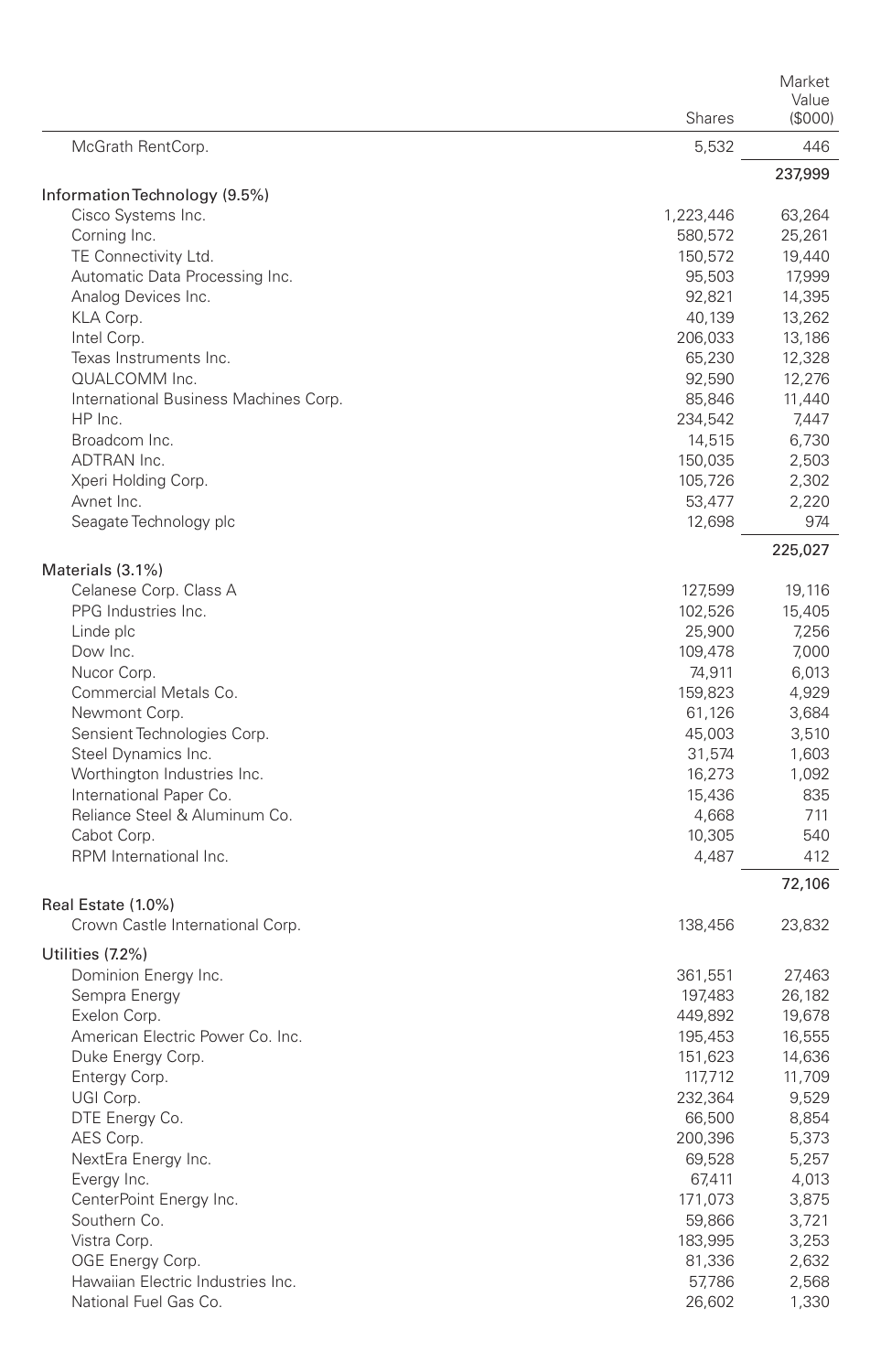|                                                                                                                                                         |           | Market<br>Value |
|---------------------------------------------------------------------------------------------------------------------------------------------------------|-----------|-----------------|
|                                                                                                                                                         | Shares    | (S000)          |
| NRG Energy Inc.                                                                                                                                         | 29,054    | 1,096           |
| Public Service Enterprise Group Inc.                                                                                                                    | 6.803     | 410             |
| Clearway Energy Inc. Class A                                                                                                                            | 14,461    | 383             |
|                                                                                                                                                         |           | 168,517         |
| Total Common Stocks (Cost \$1,818,391)                                                                                                                  |           | 2,259,829       |
| Temporary Cash Investments (5.0%)                                                                                                                       |           |                 |
| Money Market Fund (4.5%)                                                                                                                                |           |                 |
| <sup>2,3</sup> Vanguard Market Liquidity Fund, 0.081%                                                                                                   | 1,056,688 | 105,669         |
|                                                                                                                                                         | Face      |                 |
|                                                                                                                                                         | Amount    |                 |
|                                                                                                                                                         | (S000)    |                 |
| Repurchase Agreement (0.5%)                                                                                                                             |           |                 |
| BNP Paribas Securities Corp. 0.005%, 4/1/21                                                                                                             |           |                 |
| (Dated 3/31/21, Repurchase Value \$11,500,000, collateralized by Government                                                                             |           |                 |
| National Mortgage Association 3.500%, 6/20/48-8/20/48, U.S. Treasury Bill<br>0.000%, 7/20/21-3/24/22 and U.S.Treasury Note/Bond 2.125%, 6/30/21, with a |           |                 |
| value of \$11,730,000)                                                                                                                                  | 11,500    | 11,500          |
| U.S. Government and Agency Obligations (0.0%)                                                                                                           |           |                 |
| U.S. Treasury Bill, 0.020%, 8/26/21                                                                                                                     | 250       | 250             |
| Total Temporary Cash Investments (Cost \$117,418)                                                                                                       |           | 117,419         |
| Total Investments (100.7%) (Cost \$1,935,809)                                                                                                           |           | 2,377,248       |
| Other Assets and Liabilities-Net (-0.7%)                                                                                                                |           | (17,260)        |
| Net Assets (100%)                                                                                                                                       |           | 2,359,988       |
| $\cdots$ $\cdots$                                                                                                                                       |           |                 |

Cost is in \$000.

1 Includes partial security positions on loan to broker-dealers. The total value of securities on loan is \$18,932,000.

2 Affiliated money market fund available only to Vanguard funds and certain trusts and accounts managed by Vanguard. Rate shown is the 7-day yield.

3 Collateral of \$19,884,000 was received for securities on loan.

ADR—American Depositary Receipt.

## Derivative Financial Instruments Outstanding as of Period End

Futures Contracts (\$000) Expiration Number of Long (Short) **Contracts** Notional Amount Value and Unrealized Appreciation (Depreciation) Long Futures Contracts E-mini S&P 500 Index June 2021 465 92,242 803

A. Security Valuation: Securities are valued as of the close of trading on the New York Stock Exchange (generally 4 p.m., Eastern time) on the valuation date. Equity securities are valued at the latest quoted sales prices or official closing prices taken from the primary market in which each security trades; such securities not traded on the valuation date are valued at the mean of the latest quoted bid and asked prices. Securities for which market quotations are not readily available, or whose values have been materially affected by events occurring before the portfolio's pricing time but after the close of the securities' primary markets, are valued by methods deemed by the board of trustees to represent fair value.These procedures include obtaining quotations from an independent pricing service, monitoring news to identify significant market- or security-specific events, and evaluating changes in the values of foreign market proxies (for example, ADRs, futures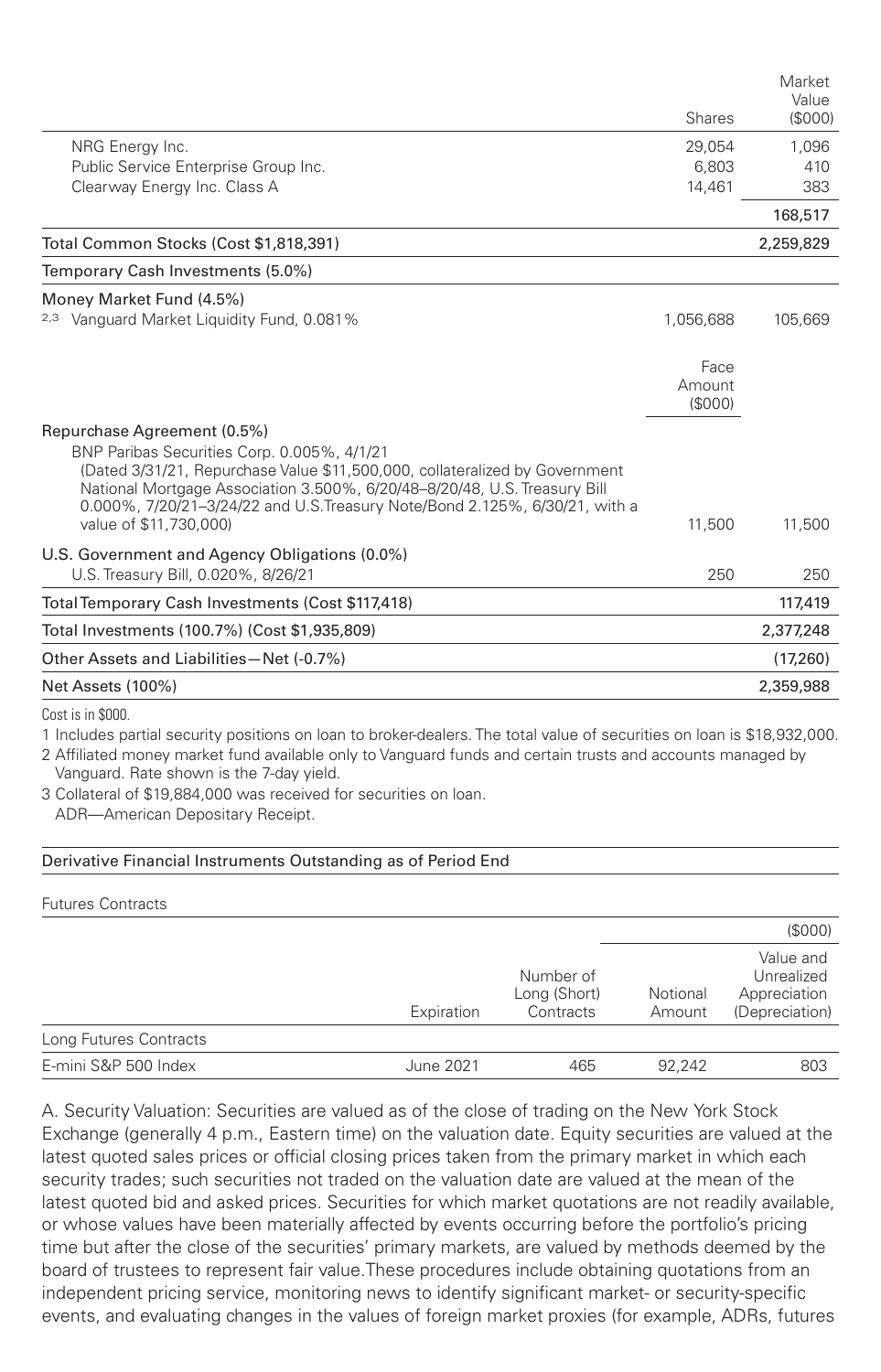contracts, or exchange-traded funds), between the time the foreign markets close and the portfolio's pricing time. When fair-value pricing is employed, the prices of securities used by a portfolio to calculate its net asset value may differ from quoted or published prices for the same securities. Investments in Vanguard Market Liquidity Fund are valued at that fund's net asset value. Temporary cash investments are valued using the latest bid prices or using valuations based on a matrix system (which considers such factors as security prices, yields, maturities, and ratings), both as furnished by independent pricing services.

B. Foreign Currency: Securities and other assets and liabilities denominated in foreign currencies are translated into U.S. dollars using exchange rates obtained from an independent third party as of the portfolio's pricing time on the valuation date. Realized gains (losses) and unrealized appreciation (depreciation) on investment securities include the effects of changes in exchange rates since the securities were purchased, combined with the effects of changes in security prices. Fluctuations in the value of other assets and liabilities resulting from changes in exchange rates are recorded as unrealized foreign currency gains (losses) until the assets or liabilities are settled in cash, at which time they are recorded as realized foreign currency gains (losses).

C. Futures Contracts: The portfolio uses index futures contracts to a limited extent, with the objective of maintaining full exposure to the stock market while maintaining liquidity. The portfolio may purchase or sell futures contracts to achieve a desired level of investment, whether to accommodate portfolio turnover or cash flows from capital share transactions. The primary risks associated with the use of futures contracts are imperfect correlation between changes in market values of stocks held by the portfolio and the prices of futures contracts, and the possibility of an illiquid market. Counterparty risk involving futures is mitigated because a regulated clearinghouse is the counterparty instead of the clearing broker. To further mitigate counterparty risk, the portfolio trades futures contracts on an exchange, monitors the financial strength of its clearing brokers and clearinghouse, and has entered into clearing agreements with its clearing brokers. The clearinghouse imposes initial margin requirements to secure the portfolio's performance and requires daily settlement of variation margin representing changes in the market value of each contract. Any securities pledged as initial margin for open contracts are noted in the Schedule of Investments.

Futures contracts are valued at their quoted daily settlement prices. Fluctuations in the value of the contracts are recorded as an asset (liability).

D. Repurchase Agreements: The portfolio enters into repurchase agreements with institutional counterparties. Securities pledged as collateral to the portfolio under repurchase agreements are held by a custodian bank until the agreements mature, and in the absence of a default, such collateral cannot be repledged, resold, or rehypothecated. Each agreement requires that the market value of the collateral be sufficient to cover payments of interest and principal. The portfolio further mitigates its counterparty risk by entering into repurchase agreements only with a diverse group of prequalified counterparties, monitoring their financial strength, and entering into master repurchase agreements with its counterparties. The master repurchase agreements provide that, in the event of a counterparty's default (including bankruptcy), the portfolio may terminate any repurchase agreements with that counterparty, determine the net amount owed, and sell or retain the collateral up to the net amount owed to the portfolio. Such action may be subject to legal proceedings, which may delay or limit the disposition of collateral.

E. Various inputs may be used to determine the value of the portfolio's investments and derivatives. These inputs are summarized in three broad levels for financial statement purposes. The inputs or methodologies used to value securities are not necessarily an indication of the risk associated with investing in those securities.

Level 1—Quoted prices in active markets for identical securities.

Level 2—Other significant observable inputs (including quoted prices for similar securities, interest rates, prepayment speeds, credit risk, etc.).